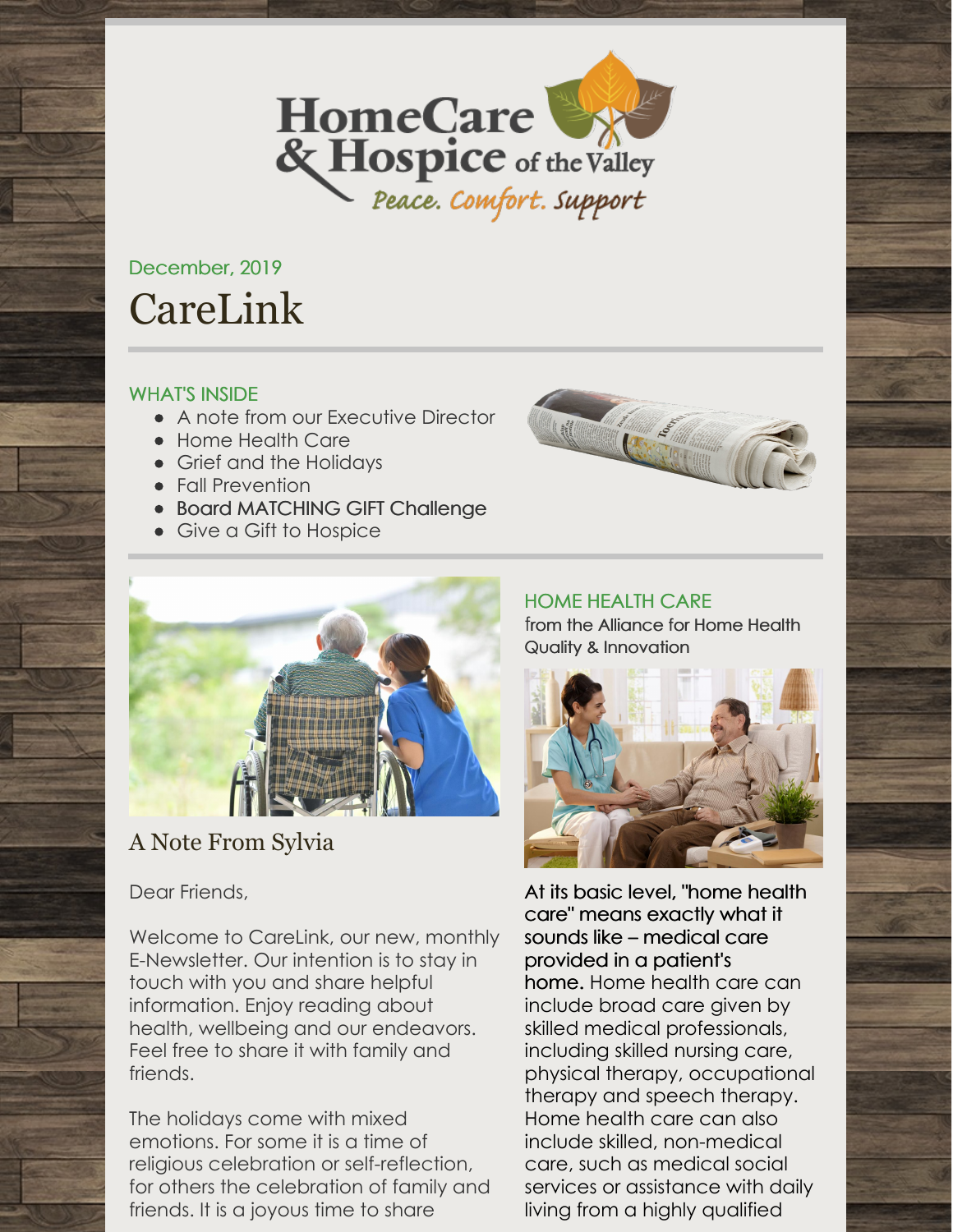favorite recipes and traditions, enjoy decorations, lights and the beauty of nature. A time of giving and receiving, the closing of one year with the anticipation of what a new year might bring. For some the holidays may come with feelings of longing or isolation, perhaps a time to remember a special person that is unavailable or passed on. As a community let us be supportive to each other with love, warmth and compassion.

Warmest regards, Sylvia Allais Executive Director

> CareLink [Suggestion](mailto:twilliams@hchotv.org) **Box**



# Holidays and Loss By Rick Davis, Chaplain

Holidays bring with it many dynamics that we don't see throughout most of the rest of the year. For many, the holidays are wonderful times, full of love and excitement, family, friends and good times. For others the holidays are times of tension, poor family relationships, a reminder of financial constraints; and for others this may be the first holiday season since they lost someone. We have all seen the ornament "Baby's first Christmas" but no one hangs the ornament "Grandpa's last Christmas." That would be in bad taste, right, unless you are from a family of comedians, then it might be alright. Often, we see a greater number of people transition just

home health aide. As the Medicare program describes, home health care is unique as a care setting not only because the care is provided in the home, but the care itself is "usually less expensive, more convenient, and just as effective" as care given in a hospital or skilled nursing facility.

Across Colorado, home health care providers are offering care to thousands of seniors, many of whom are living with chronic conditions. The state's home health sector also generates jobs, which help to support the state's overall economy. The Medicare home health benefit covers skilled nursing care and therapy services provided to patients in their own residence. The patient must be under the care of a physician-approved place of care, meet the definition of "homebound," and be in need of skilled services on an intermittent basis. Patients often receive home health care following an acute care hospital discharge or because they require certain rehabilitation services. Services include care from highly skilled nurses, physical therapists, occupational therapists, speech-language pathologists, and medical social workers. Home health aides provide personal care services for patients if needed to support skilled nursing services. As Colorado's senior population grows, home health is poised to provide these needed health care services to the state's seniors.

[Read](https://www.ahhqi.org/) more

# FALL PREVENTION TIPS

from the Center for Disease Control and [Prevention](https://www.cdc.gov/homeandrecreationalsafety/falls/adultfalls.html)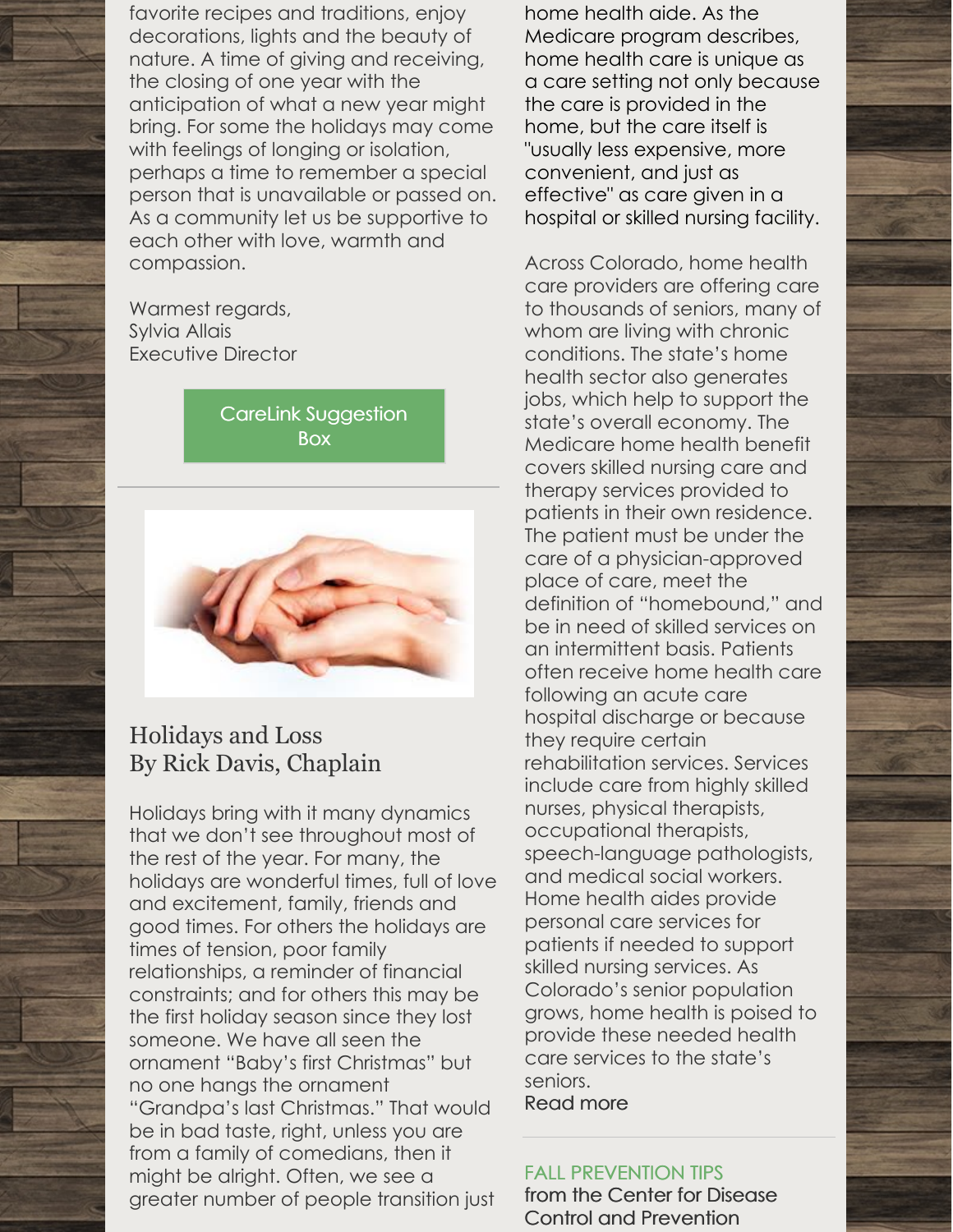after the holidays.

Thanksgiving, which often includes family, friends, dinner, traveling and perhaps a bunch of football, begins the holiday season. We roll right into holiday shopping, then the celebrations and the New Year. Effectively, the holiday season starts early and the atmosphere lasts for weeks.

It is the best of times and it is the worst of times.

How do we cope, deal with the stress, or in some wonderful fashion, make it a wonderful experience? The answer, my friends, is Santa's magic dust… no wait, that is a story for an entirely different article!

# Not magic dust.

The answer is to take it one-day at a time, to set intentions for having a good day (or at least a not so bad day) to give yourself some room and time to breathe, to step back from expectations and judgments and just take each moment as it comes.

In the end, the one true thing Hospice has taught me is life is fragile, every moment matters, cherish it.

# GIVE A GIFT TO HOSPICE

By Tricia Williams, [Development](mailto:twilliams@hchotv.org) Director



# **Gifts**

HomeCare & Hospice of the Valley is a nonprofit organization. We rely on support from donors to provide high-



# Do Strength and Balance **Exercises**

Do exercises that make your legs stronger and improve your balance. Tai Chi is a good example of this kind of exercise.

# Have Your Eyes Checked

Have your eyes checked by an eye doctor at least once a year, and be sure to update your eyeglasses if needed. If you have bifocal or progressive lenses, you may want to get a pair of glasses with only your distance prescription for outdoor activities, such as walking. Sometimes these types of lenses can make things seem closer or farther away than they really are.

# Make Your Home Safer

- Get rid of things you could trip over.
- Add grab bars inside and outside your tub or shower and next to the toilet.
- Put railings on both sides of stairs.
- Make sure your home has lots of light by adding more or brighter light bulbs.

# Tips for NOT Slipping on Ice

- 1. Wear boots [orslip-resistant](https://blog.societyinsurance.com/slip-resistant-shoes-for-employees/) shoes. Walk slowly and watch the placement of your feet.
- 2. Watch out for black ice which forms when wet pavement freezes. Black ice appears to just be a wet surface, but in reality is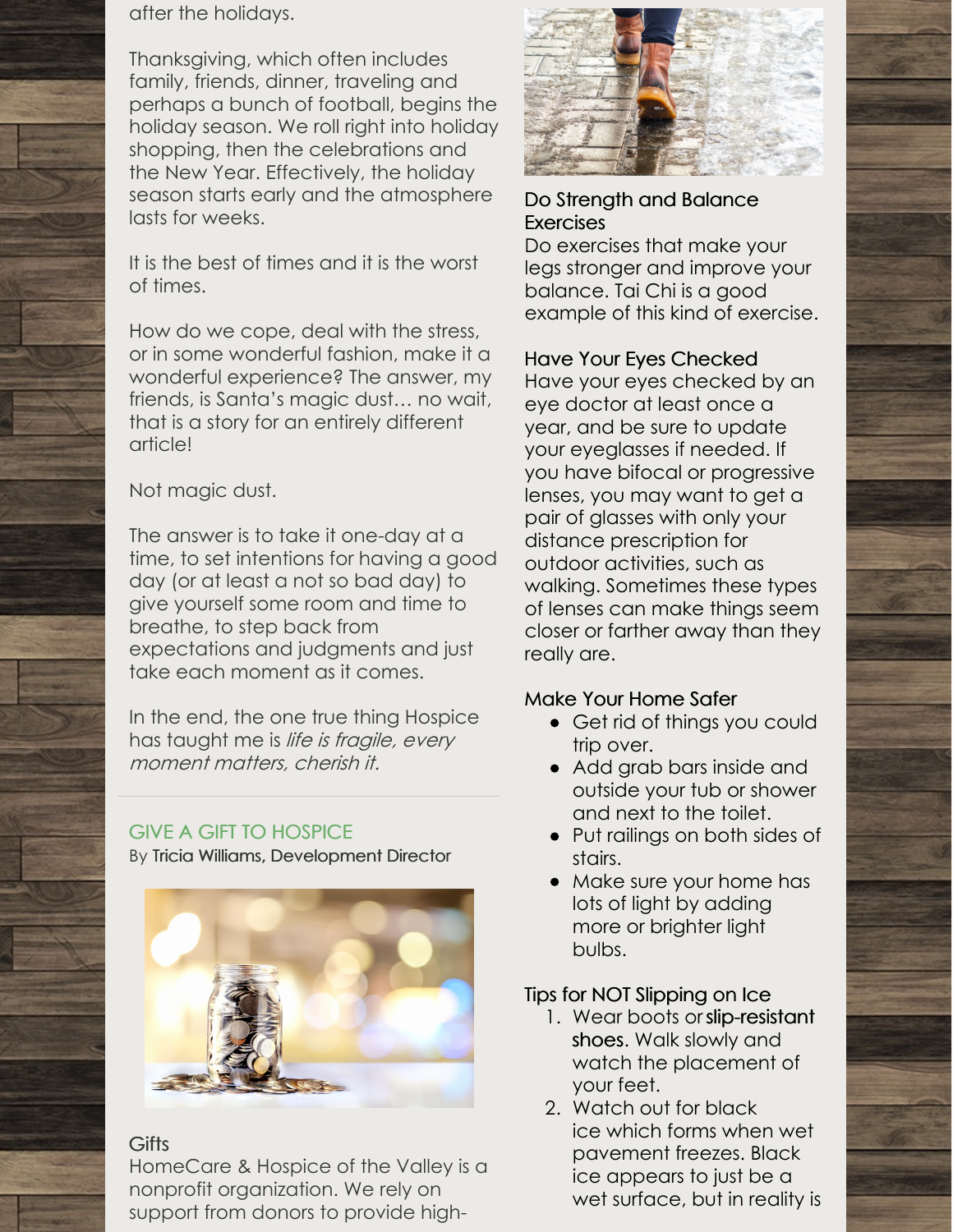quality services to our community. Your gift ensures we can provide our home health, palliative, hospice, grief, and bereavement services to our communities in Eagle, Garfield, and Pitkin counties.

We will never say no to someone who chooses our services. Your gift makes it possible for us to support anyone regardless of their ability to pay. Your gifts can be made monthly to support our work all year long.

# Set up recurring [donation](https://interland3.donorperfect.net/weblink/WebLink.aspx?name=E150410&id=2)

# Online Shopping

When you shop online, we get a percentage of what you spend, at no cost to you!

#### Amazon Smile

Sign up with Amazon Smile, choose Hospice of the Valley Inc as your charity.



# iGive

You shop. We get money. For free.

Help your favorite cause or charity every time you shop online, it's all free and so easy to be socially-conscious. Join me and start Giving #AllYearRound.

The stores make this possible because they want you to like them and shop at them over and over again. There's 2290 socially-responsible stores helping to make donations happen.

iGive empowers members to shop and give back to their favorite causes for free. Over the past 20 years, iGive has donated over 9 million dollars to over 30,000 causes and charities.

solid ice.

- 3. Use your arms to keep yourself stable and balanced when walking on ice. (Think: walk like a [penguin!\)](https://blog.societyinsurance.com/walk-safely-on-ice-like-a-penguin/) Don't carry a lot of items with you; instead use a backpack if you can.
- 4. Use handrails whenever possible and watch the floors as you enter a building. Make sure you [clean](https://blog.societyinsurance.com/prevent-slips-and-falls-with-a-floor-mat-program/) your feet on rugs or mats as the first few steps inside a building are the most dangerous.

# SHOP LOCAL TO SUPPORT **HOSPICE**

# City Market Community Rewards

Enroll or update your City Market Rewards account to make sure your rewards come to HomeCare & Hospice of the Valley.

> Enroll or **[Update](https://www.citymarket.com/signin?redirectUrl=/account/communityrewards/)**

# Local Consignment Shops

If you have items to donate and are willing to let us be the recipient of any funds generated, you may take consignment items to these local merchants. Just give them the consignment number listed below or let them know it is for HomeCare and Hospice of the Valley.

#### Miser's Mercantile

303 Main St, Carbondale Consignment # A258

Susie's Consignment 623 E Hopkins, Aspen Consignment # 9834